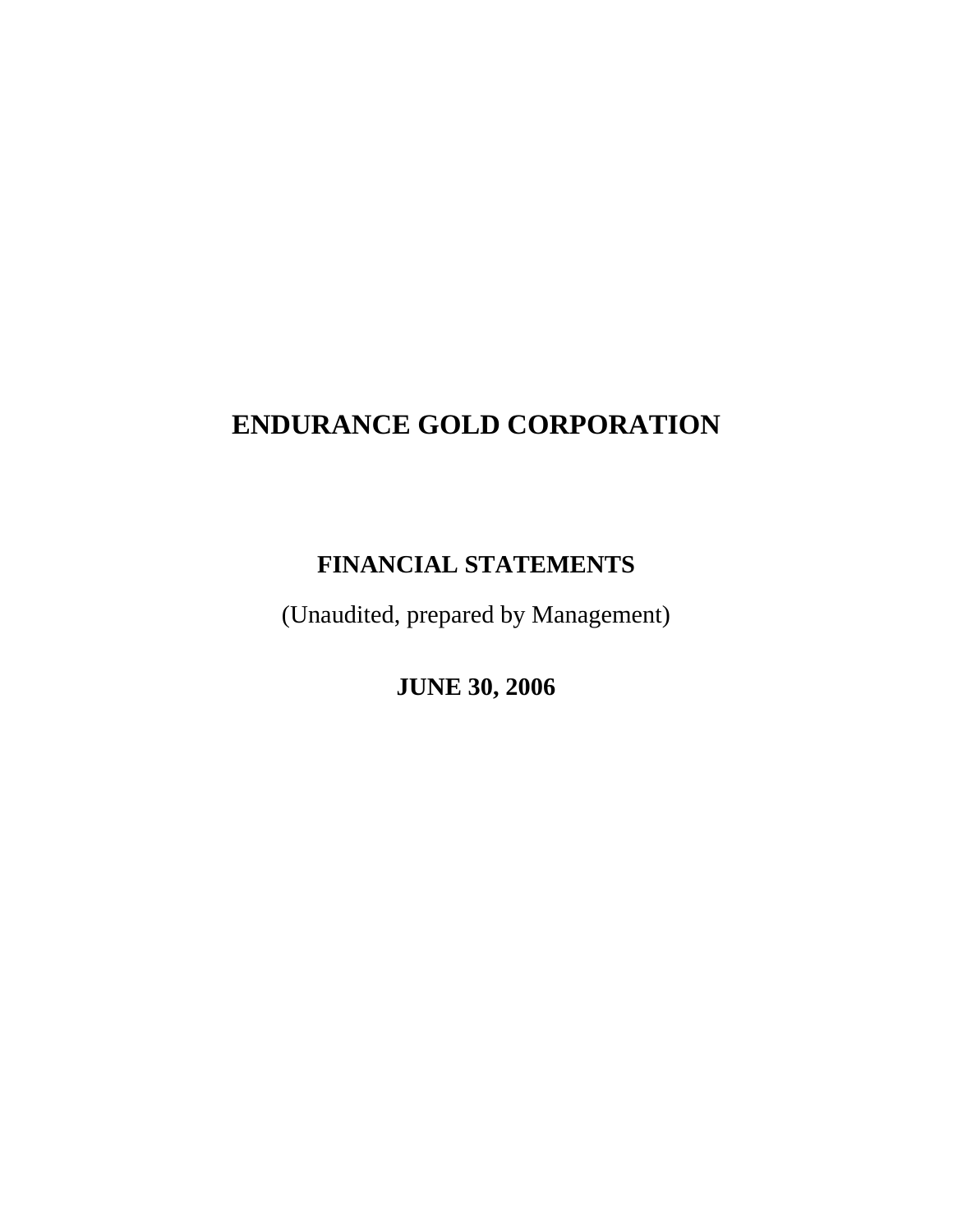# **ENDURANCE GOLD CORPORATION** BALANCE SHEETS

*(Unaudited, prepared by Management)* 

|                                                                                           | June 30,<br>2006<br>(Unaudited)                 | December 31,<br>2005<br>(Audited)               |
|-------------------------------------------------------------------------------------------|-------------------------------------------------|-------------------------------------------------|
| <b>ASSETS</b>                                                                             |                                                 |                                                 |
| <b>Current</b><br>Cash<br>Prepaid expenses and deposits<br>Receivables                    | \$<br>812,314<br>27,604<br>30,048               | 948,693<br>$\mathbb{S}$<br>23,778<br>32,606     |
|                                                                                           | 869,966                                         | 1,005,077                                       |
| <b>Equipment</b> (Note 3)                                                                 | 4,916                                           | 5,207                                           |
| <b>Reclamation bond</b>                                                                   | 8,500                                           | 3,500                                           |
| <b>Mineral properties</b> (Note 4)                                                        | 1,608,639                                       | 1,223,968                                       |
|                                                                                           | \$<br>2,492,021                                 | \$<br>2,237,752                                 |
| <b>LIABILITIES AND SHAREHOLDERS' EQUITY</b>                                               |                                                 |                                                 |
| <b>Current</b><br>Accounts payable and accrued liabilities                                | \$<br>89,988                                    | $\boldsymbol{\mathsf{S}}$<br>21,026             |
|                                                                                           | 89,988                                          | 21,026                                          |
| Shareholders' equity<br>Capital stock (Note 5)<br>Contributed surplus (Note 5)<br>Deficit | 2,528,766<br>176,716<br>(303, 449)<br>2,402,033 | 2,641,166<br>158,880<br>(583, 320)<br>2,216,726 |
|                                                                                           | \$<br>2,492,021                                 | 2,237,752<br>\$                                 |

**Nature and continuance of operations** (Note 1)

# **On behalf of the Board:**

/s/ Duncan McIvor /s/ J. Christopher Mitchell

| Director |  |
|----------|--|

Director Director **Director** 

Duncan McIvor J. Christopher Mitchell

The accompanying notes are an integral part of these financial statements.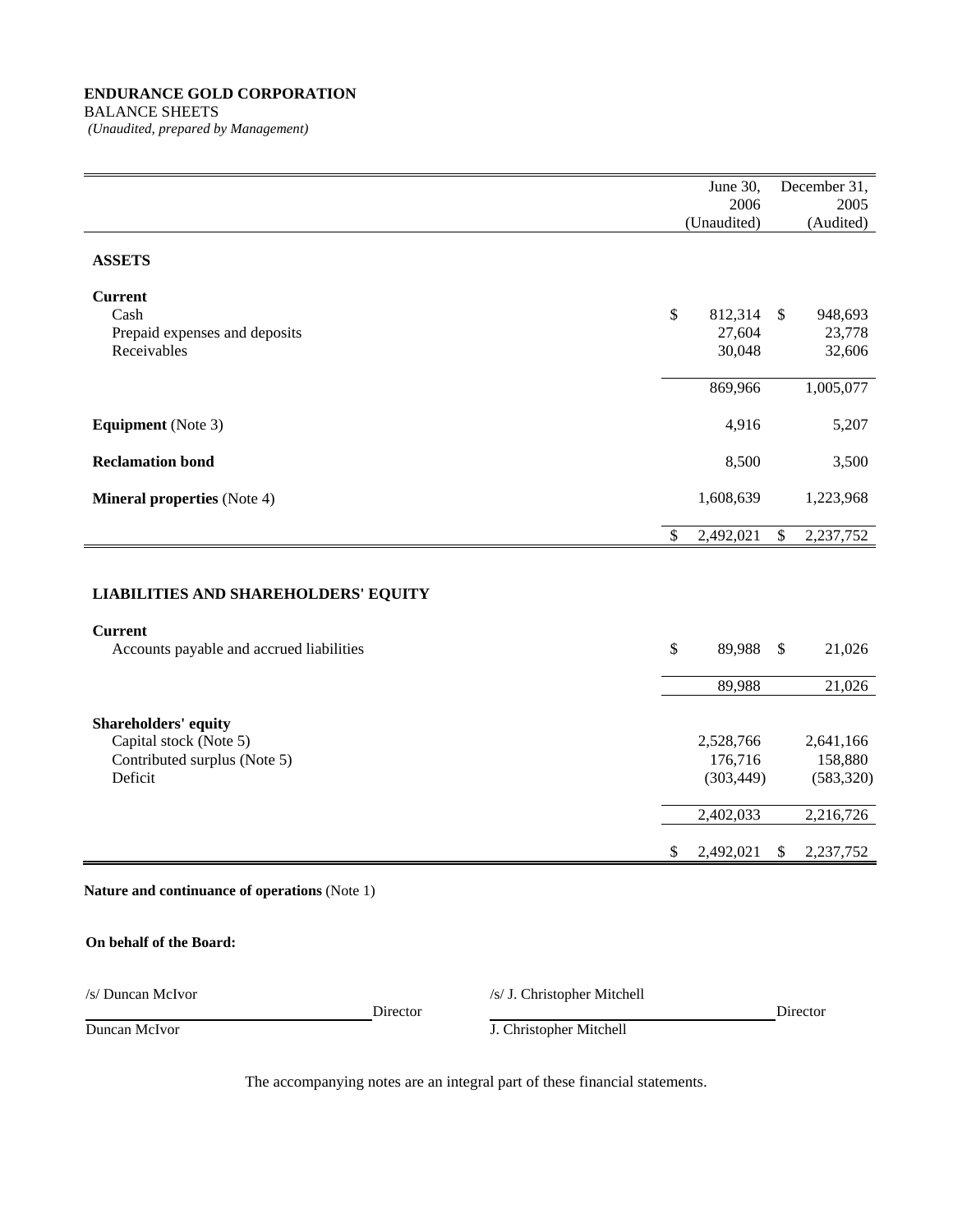# **ENDURANCE GOLD CORPORATION**

# STATEMENTS OF OPERATIONS AND DEFICIT

*(Unaudited, prepared by Management)* 

|                                                         | Three Months<br>ended<br>June 30,<br>2006 |               | Three Months<br>ended<br>June 30,<br>2005 | <b>Six Months</b><br>ended<br>June 30,<br>2006 |                | <b>Six Months</b><br>ended<br>June 30,<br>2005 |
|---------------------------------------------------------|-------------------------------------------|---------------|-------------------------------------------|------------------------------------------------|----------------|------------------------------------------------|
| <b>EXPENSES</b>                                         |                                           |               |                                           |                                                |                |                                                |
| Amortization                                            | \$<br>342                                 | <sup>\$</sup> |                                           | \$<br>671                                      | <sup>\$</sup>  |                                                |
| Corporate communications                                | 3,367                                     |               | 483                                       | 10,279                                         |                | 483                                            |
| Exploration and business development                    | 5,116                                     |               | 1,982                                     | 9,655                                          |                | 1,982                                          |
| Listing and transfer agent fees                         | 8,030                                     |               | 651                                       | 13,598                                         |                | 1,001                                          |
| Management fees                                         | 18,950                                    |               | 28,374                                    | 36,400                                         |                | 42,274                                         |
| Office and administrative                               | 15,241                                    |               | 19,039                                    | 36,072                                         |                | 34,353                                         |
| Professional fees                                       | 6,577                                     |               | 27,565                                    | 16,657                                         |                | 30,930                                         |
| Stock-based compensation                                | 7,365                                     |               |                                           | 17,836                                         |                | 107,802                                        |
|                                                         | (64,988)                                  |               | (78,094)                                  | (141, 168)                                     |                | (218, 825)                                     |
| <b>OTHER ITEMS</b>                                      |                                           |               |                                           |                                                |                |                                                |
| Interest income                                         | 6,434                                     |               |                                           | 12,591                                         |                |                                                |
| Part XII.6 tax on unspent flow-through funds            | (5,736)                                   |               |                                           | (10,952)                                       |                |                                                |
| NET LOSS BEFORE TAX                                     | (64,290)                                  |               | (78,094)                                  | (139, 529)                                     |                | (218, 825)                                     |
| Future income tax recovery (Note 6)                     |                                           |               |                                           | 419,400                                        |                |                                                |
| NET INCOME (LOSS) FOR THE PRIOD                         | (64,290)                                  |               | (78,094)                                  | 279,871                                        |                | (218, 825)                                     |
| DEFICIT, BEGINNING OF PERIOD                            | (239, 159)                                |               | (289, 324)                                | (583, 320)                                     |                | (148, 593)                                     |
| DEFICIT, END OF PERIOD                                  | \$<br>$(303, 449)$ \$                     |               | $(367, 418)$ \$                           | $(303, 449)$ \$                                |                | (367, 418)                                     |
|                                                         |                                           |               |                                           |                                                |                |                                                |
| Earnings (loss) per common share                        | \$<br>$(0.00)$ \$                         |               | $(0.01)$ \$                               | 0.02                                           | $\mathfrak{F}$ | (0.03)                                         |
| Weighted average number of common shares<br>outstanding | 16,983,053                                |               | 8,495,086                                 | 16,950,611                                     |                | 8,087,707                                      |

The accompanying notes are an integral part of these financial statements.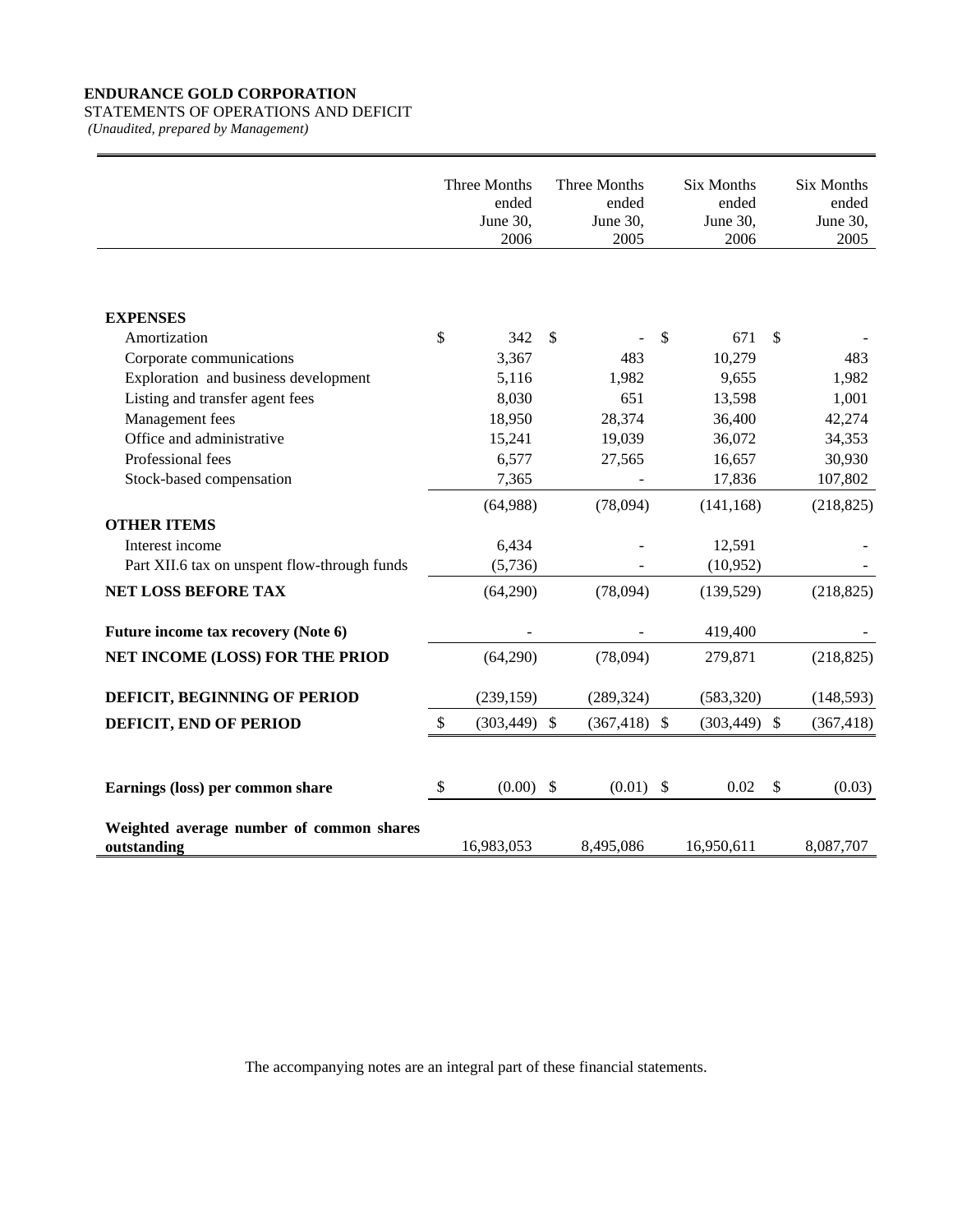# **ENDURANCE GOLD CORPORATION**

STATEMENTS OF CASH FLOWS *(Unaudited, prepared by Management)* 

|                                                                                                                                                                              | Three Months<br>ended<br>June 30,<br>2006 |               | Three Months<br>ended<br>June 30,<br>2005 | <b>Six Months</b><br>ended<br>June 30,<br>2006 |               | Six Months<br>ended<br>June 30,<br>2005 |
|------------------------------------------------------------------------------------------------------------------------------------------------------------------------------|-------------------------------------------|---------------|-------------------------------------------|------------------------------------------------|---------------|-----------------------------------------|
|                                                                                                                                                                              |                                           |               |                                           |                                                |               |                                         |
| <b>CASH FLOWS FROM OPERATING</b><br><b>ACTIVITIES</b>                                                                                                                        |                                           |               |                                           |                                                |               |                                         |
| Income (loss) for the period                                                                                                                                                 | \$<br>$(64,290)$ \$                       |               | $(78,094)$ \$                             | 279,871                                        | $\mathcal{S}$ | (218, 825)                              |
| Add items not involving cash:                                                                                                                                                |                                           |               |                                           |                                                |               |                                         |
| Amortization                                                                                                                                                                 | 342                                       |               |                                           | 671                                            |               |                                         |
| Stock-based compensation                                                                                                                                                     | 7,365                                     |               |                                           | 17,836                                         |               | 107,802                                 |
| Future tax recovery                                                                                                                                                          |                                           |               |                                           | (419, 400)                                     |               |                                         |
| Changes in non-cash working capital items:                                                                                                                                   |                                           |               |                                           |                                                |               |                                         |
| Receivables                                                                                                                                                                  | (4, 811)                                  |               | (9,679)                                   | 2,558                                          |               | (13,736)                                |
| Accounts payable and accrued liabilities                                                                                                                                     | (92, 516)                                 |               | 113,098                                   | 13,420                                         |               | 82,500                                  |
| Prepaid expenses and deposits                                                                                                                                                | (5,694)                                   |               | (2, 407)                                  | (3,826)                                        |               | (2,407)                                 |
| Net cash used in operating activities                                                                                                                                        | (159, 604)                                |               | 22,918                                    | (108, 870)                                     |               | (44, 666)                               |
| <b>CASH FLOWS FROM INVESTING</b><br><b>ACTIVITIES</b><br>Mineral properties<br>Purchase of equipment<br><b>Reclamation</b> bond                                              | (173, 270)<br>(380)<br>(2,500)            |               | (14,205)                                  | (322, 129)<br>(380)<br>(5,000)                 |               | (26, 646)                               |
| Net cash used in investing activities                                                                                                                                        | (176, 150)                                |               | (14,205)                                  | (327,509)                                      |               | (26, 646)                               |
| <b>CASH FLOWS FROM FINANCING</b><br><b>ACTIVITIES</b><br>Deferred issue costs<br>Issuance of shares<br>Subscriptions receivable<br>Net cash provided by financing activities | 300,000<br>300,000                        |               | (65, 326)<br>(65, 326)                    | 300,000<br>300,000                             |               | (90,060)<br>163,275<br>73,215           |
| Increase (decrease) in cash during the period<br>Cash, beginning of period                                                                                                   | (35,754)<br>848,068                       |               | (56, 613)<br>63,098                       | (136, 379)<br>948,693                          |               | 1,903<br>4,582                          |
| Cash, end of period                                                                                                                                                          | \$<br>812,314                             | $\mathcal{S}$ | 6,485                                     | \$<br>812,314                                  | \$            | 6,485                                   |

**Supplemental disclosures with respect to cash flows** (Note 7)

The accompanying notes are an integral part of these financial statements.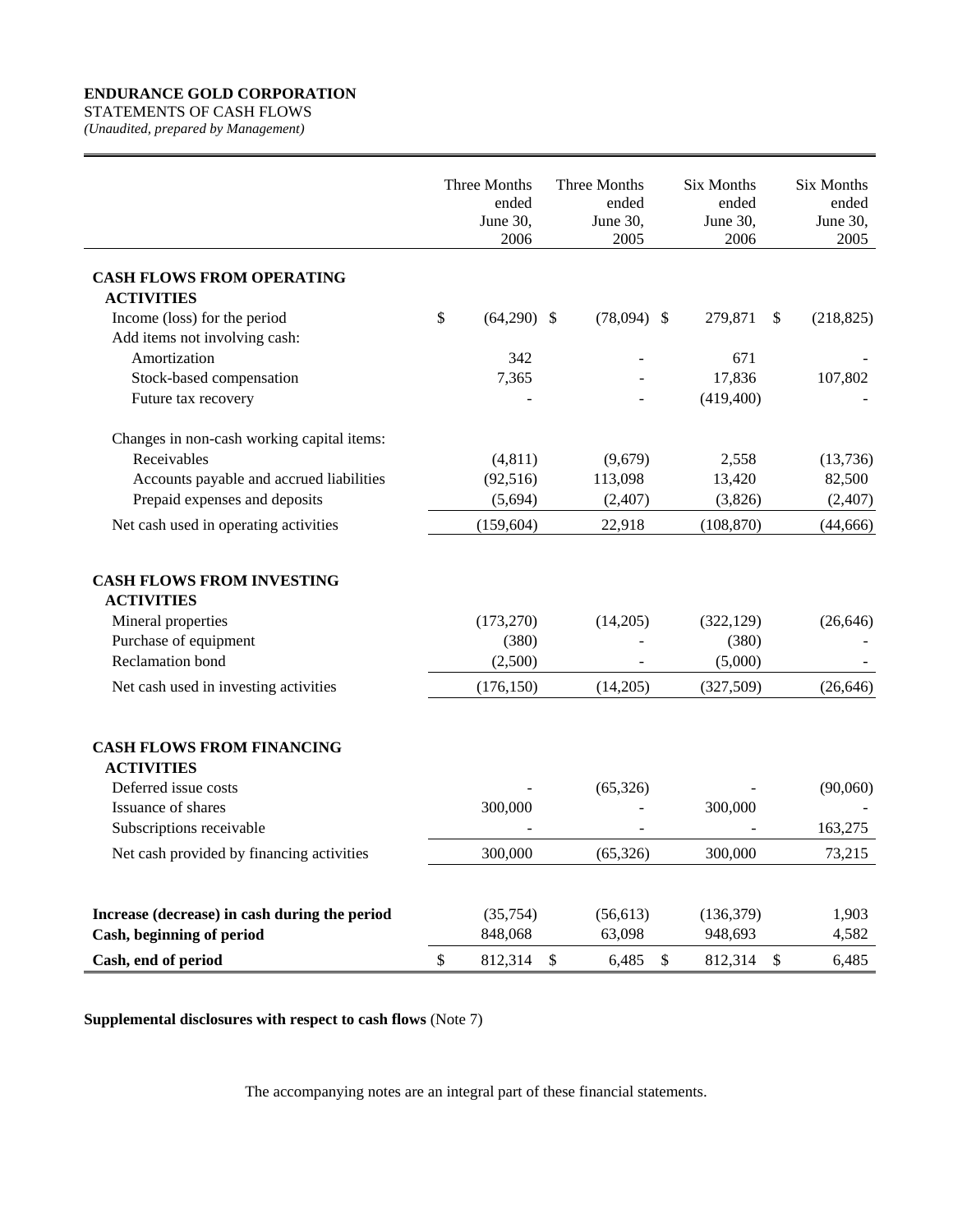# **1. NATURE AND CONTINUANCE OF OPERATIONS**

Endurance Gold Corporation (the "Company") was incorporated under the *Canada Business Corporations Act* on December 16, 2003 and continued into British Columbia on August 16, 2004. Its principal business activities are the exploration and development of resource properties. All of the Company's resource properties are located in Canada.

The Company is in the process of exploring its resource properties and has not yet determined whether the properties contain ore reserves that are economically recoverable. The recoverability of the amounts shown for resource properties and related deferred exploration costs are dependent upon the existence of economically recoverable reserves, the ability of the Company to obtain necessary financing to complete the development of those reserves and upon future profitable production.

These unaudited interim financial statements have been prepared by management on a going concern basis which assumes that the Company will be able to realize its assets and discharge its liabilities in the normal course of business for the foreseeable future. The continuing operations of the Company are dependent upon its ability to continue to raise adequate financing and to commence profitable operations in the future.

|                 | <b>June 30,</b> | December 31, |
|-----------------|-----------------|--------------|
|                 | 2006            | 2005         |
| Deficit         | \$(303,449)     | \$(583,320)  |
| Working Capital | \$779.978       | \$984,051    |

# **2. SIGNIFICANT ACCOUNTING POLICIES**

# **Basis of Accounting**

The accompanying unaudited interim financial statements have been prepared by management in accordance with generally accepted accounting principles ("GAAP") in Canada on a basis consistent with those outlined in the Company's audited financial statements for the year ended December 31, 2005. They do not include all of the information and disclosures required by Canadian GAAP for audited financial statements. In the opinion of management, all adjustments considered necessary for fair presentation have been included in these financial statements. These unaudited interim financial statements should be read in conjunction with the most recent audited annual financial statements of the Company, including the notes thereto.

The Company has not changed any of its existing accounting policies, nor has it adopted any new accounting policies since its last fiscal year end.

# **3. EQUIPMENT**

|                                                |                | June 30, 2006                            |                       | <b>December 31, 2005</b> |
|------------------------------------------------|----------------|------------------------------------------|-----------------------|--------------------------|
|                                                | Cost<br>\$     | <b>Accumulated</b><br>Amortization<br>\$ | <b>Net Book Value</b> | <b>Net Book Value</b>    |
| Computers<br>Office furniture and<br>equipment | 3,237<br>3,108 | 898<br>531                               | 2,339<br>2,577        | 2,751<br>2,456           |
|                                                | 6,345          | 1,429                                    | 4,916                 | 5,207                    |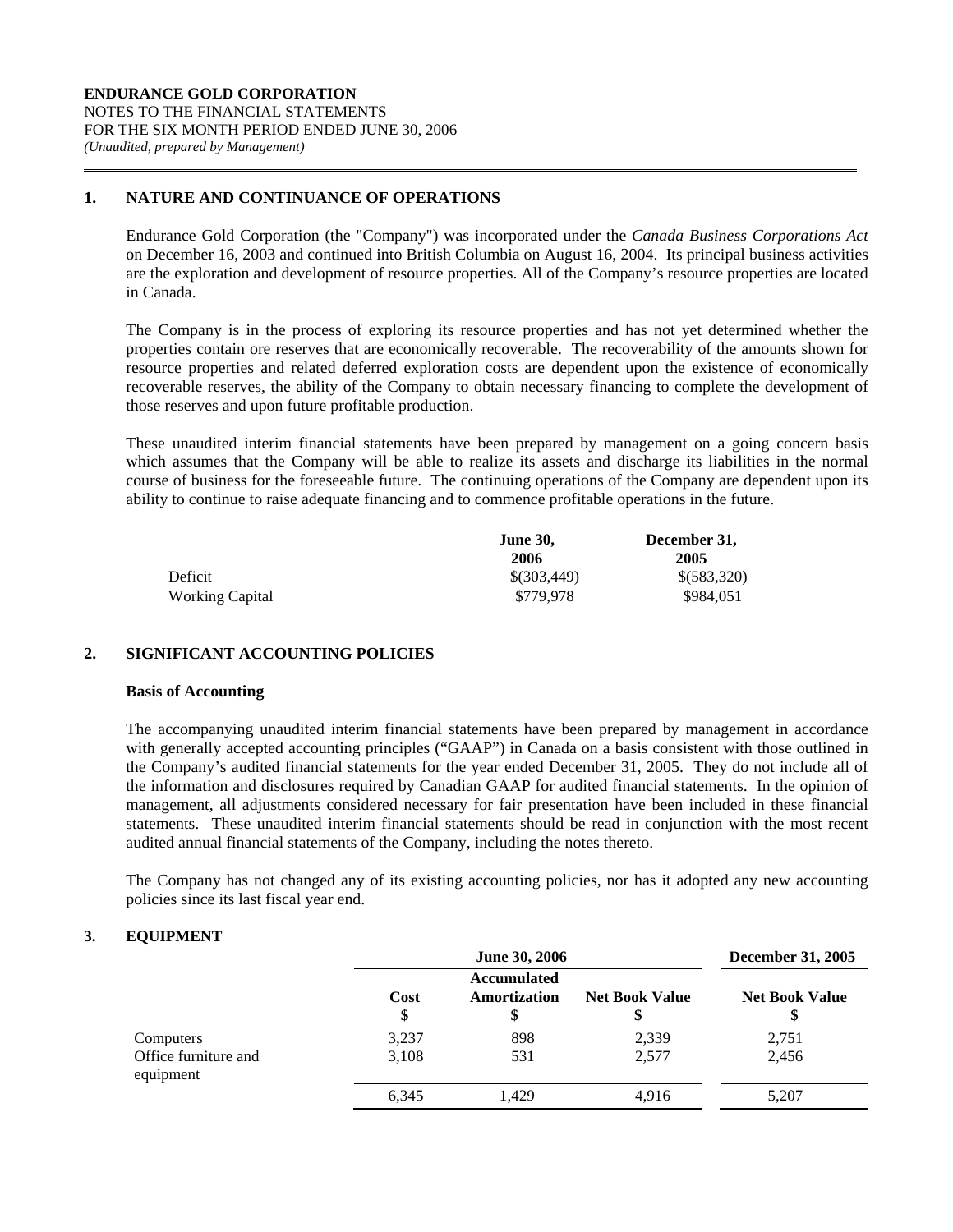# **4. MINERAL PROPERTIES**

 At June 30, 2006, the Company's mineral properties were comprised of properties located in Canada. Expenditures incurred on mineral properties are as follows:

|                                          | <b>Balance</b><br>December 31, | 2006        | Balance<br>June 30, |
|------------------------------------------|--------------------------------|-------------|---------------------|
|                                          | 2005                           | Expenditure | 2006                |
|                                          | \$                             | \$          | \$                  |
| <b>BRITISH COLUMBIA</b>                  |                                |             |                     |
| <b>Nechako Gold (Amarc JV) Property</b>  |                                |             |                     |
| <b>Acquisition costs</b>                 | 80,000                         |             | 80,000              |
| <b>Exploration costs</b>                 |                                |             |                     |
| Drilling                                 | 64,876                         |             | 64,876              |
| Equipment rentals                        | 9,705                          |             | 9,705               |
| Field expenses                           | 38,095                         |             | 38,095              |
| Geochemistry                             | 36,690                         | 2,884       | 39,574              |
| Geological and miscellaneous             | 67,400                         | 5,725       | 73,125              |
| Geophysics                               | 52,437                         |             | 52,437              |
| Land & recording fees                    | 7,186                          | 8,918       | 16,104              |
| Line cutting                             | 51,744                         |             | 51,744              |
|                                          | 408,133                        | 17,527      | 425,660             |
| <b>Nechako – Endurance 100% Property</b> |                                |             |                     |
| <b>Acquisition costs</b>                 | 873                            |             | 873                 |
| <b>Exploration costs</b>                 |                                |             |                     |
| Geological and miscellaneous             | 56                             | 591         | 647                 |
|                                          | 929                            | 591         | 1,520               |
| <b>BQ Property</b>                       |                                |             |                     |
| <b>Acquisition costs</b>                 | 8,750                          |             | 8,750               |
| <b>Exploration costs</b>                 |                                |             |                     |
| Drilling                                 |                                | 108,352     | 108,352             |
| Equipment rentals                        |                                | 263         | 263                 |
| Field expenses                           | 4,734                          | 35,009      | 39,743              |
| Geochemistry                             | 4,704                          | 20,641      | 25,345              |
| Geological and miscellaneous             | 12,348                         | 66,100      | 78,448              |
| Geophysics                               | 8,100                          | 44,541      | 52,641              |
| Land & recording fees                    | 960                            | 5,952       | 6,912               |
| Line cutting                             | 4,146                          | 19,218      | 23,364              |
|                                          | 43,742                         | 300,076     | 343,818             |
| <b>BQ</b> – Endurance 100% Property      |                                |             |                     |
| <b>Acquisition costs</b>                 |                                | 1,649       | 1,649               |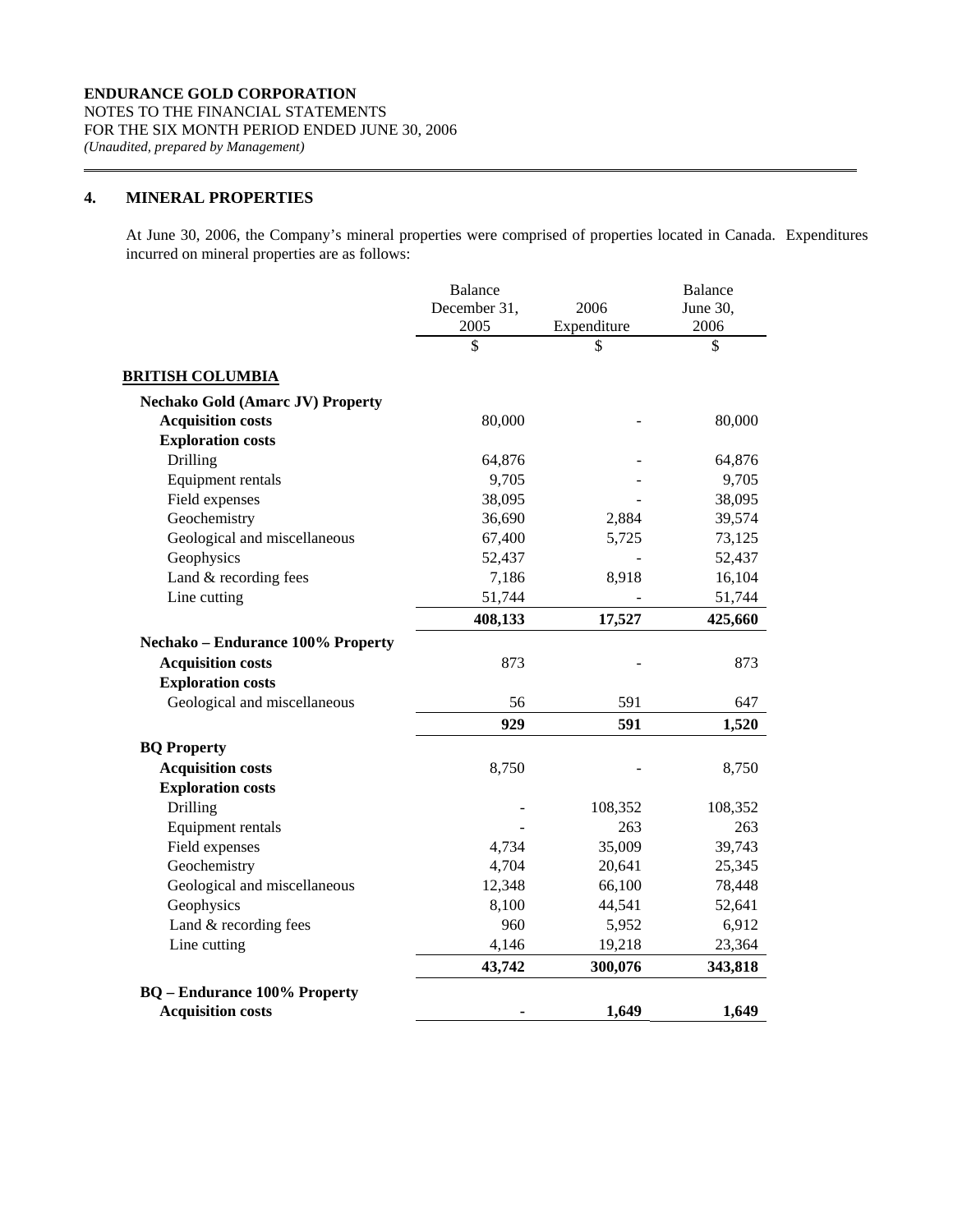|                                   | <b>Balance</b>       |                     | <b>Balance</b>   |
|-----------------------------------|----------------------|---------------------|------------------|
|                                   | December 31,<br>2005 | 2006<br>Expenditure | June 30,<br>2006 |
|                                   | \$                   | \$                  | \$               |
|                                   |                      |                     |                  |
| <b>Eagle Gold-Silver Property</b> |                      |                     |                  |
| <b>Acquisition costs</b>          |                      | 8,000               | 8,000            |
| <b>Exploration costs</b>          |                      |                     |                  |
| Geological and miscellaneous      |                      | 3,163               | 3,163            |
|                                   |                      | 11,163              | 11,163           |
| <b>Annie Property</b>             |                      |                     |                  |
| <b>Acquisition costs</b>          |                      | 712                 | 712              |
| <b>Exploration costs</b>          |                      |                     |                  |
| Geological and miscellaneous      |                      | 1,064               | 1,064            |
|                                   |                      | 1,776               | 1,776            |
|                                   |                      |                     |                  |
| BRITISH COLUMBIA - TOTAL          | 452,804              | 332,782             | 785,586          |
| <b>ONTARIO</b>                    |                      |                     |                  |
| <b>Dogpaw Property</b>            |                      |                     |                  |
| <b>Acquisition costs</b>          | 214,000              |                     | 214,000          |
| <b>Exploration costs</b>          |                      |                     |                  |
| Airborne survey                   | 71,600               |                     | 71,600           |
| Drilling                          | 207,091              |                     | 207,091          |
| Equipment rentals                 | 1,920                |                     | 1,920            |
| Field expenses                    | 25,155               | 375                 | 25,530           |
| Geochemistry                      | 15,804               |                     | 15,804           |
| Geological and miscellaneous      | 120,315              | 1,683               | 121,998          |
| Geophysics                        | 22,130               |                     | 22,130           |
| Line cutting                      | 71,837               |                     | 71,837           |
|                                   | 749,852              | 2,058               | 751,910          |
| <b>Pardo Property</b>             |                      |                     |                  |
| <b>Acquisition costs</b>          | 7,500                |                     | 7,500            |
| <b>Exploration costs</b>          |                      |                     |                  |
| Equipment rentals                 |                      | 3,294               | 3,294            |
| Field expenses                    |                      | 10,886              | 10,886           |
| Geological and miscellaneous      | 5,081                | 21,444              | 26,525           |
| Land & recording fees             | 91                   |                     | 91               |
|                                   | 12,672               | 35,624              | 48,296           |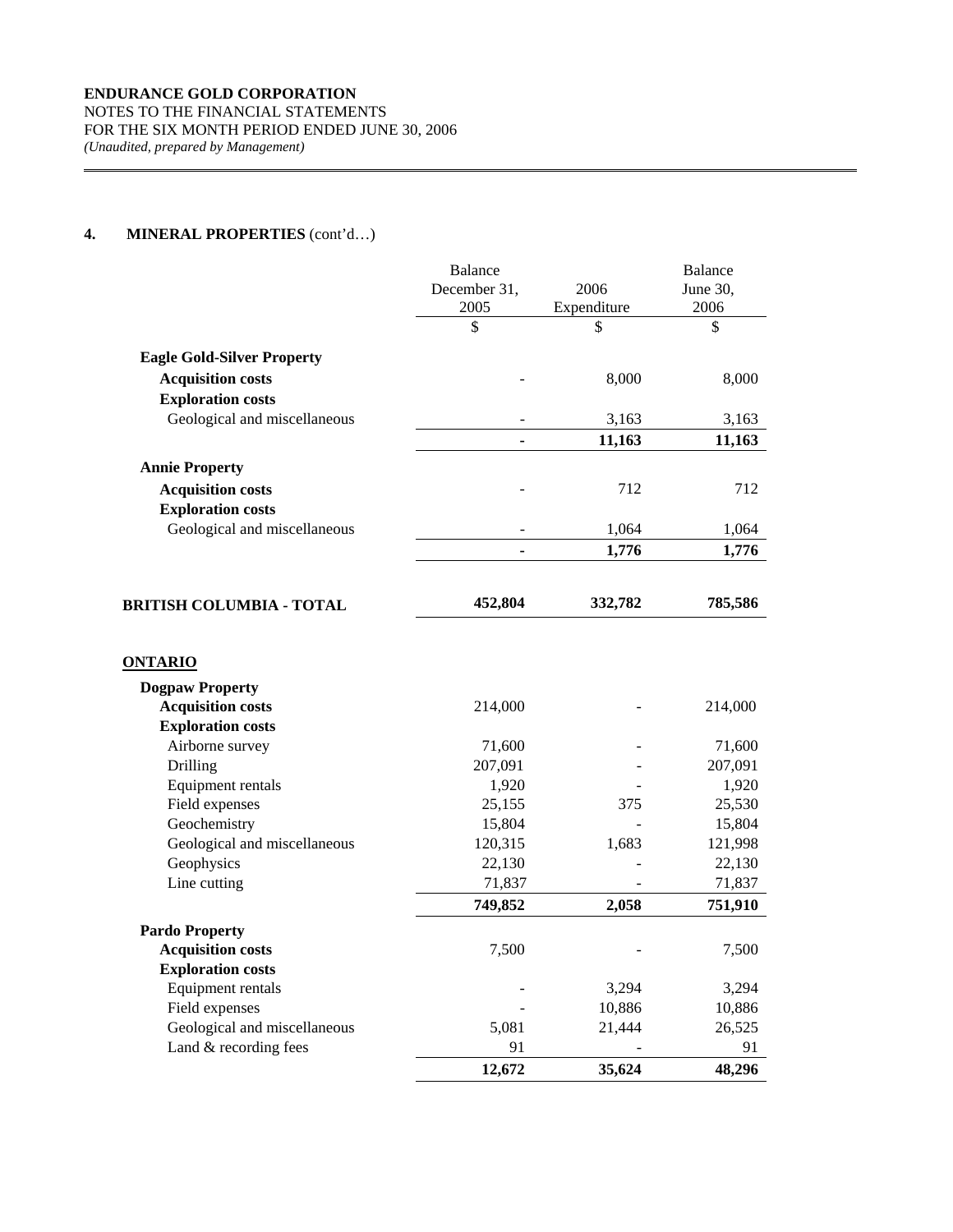|                                 | <b>Balance</b>  |               | <b>Balance</b>  |
|---------------------------------|-----------------|---------------|-----------------|
|                                 | December 31,    | 2006          | June 30,        |
|                                 | 2005            | Expenditure   | 2006            |
|                                 | \$              | \$            | \$              |
| <b>Turner Property</b>          |                 |               |                 |
| <b>Acquisition costs</b>        | 8,640           |               | 8,640           |
| <b>Exploration costs</b>        |                 |               |                 |
| Field expenses                  |                 | 17            | 17              |
| Geological and miscellaneous    |                 | 1,811         | 1,811           |
|                                 | 8,640           | 1,828         | 10,468          |
| <b>Minnitaki Property</b>       |                 |               |                 |
| <b>Acquisition costs</b>        |                 | 4,409         | 4,409           |
| <b>Exploration costs</b>        |                 |               |                 |
| Geological and miscellaneous    |                 | 92            | 92              |
|                                 | ۰               | 4,501         | 4,501           |
| <b>ONTARIO - TOTAL</b>          | 771,164         | 44,011        | 815,175         |
| <b>SASKATCHEWAN</b>             |                 |               |                 |
| <b>Simmie Property</b>          |                 |               |                 |
| <b>Acquisition costs</b>        |                 | 4,000         | 4,000           |
| <b>Exploration costs</b>        |                 |               |                 |
| Geological and miscellaneous    |                 | 3,878         | 3,878           |
|                                 |                 | 7,878         | 7,878           |
| SASKATCHEWAN - TOTAL            |                 | 7,878         | 7,878           |
| <b>TOTAL MINERAL PROPERTIES</b> | \$<br>1,223,968 | \$<br>384,671 | \$<br>1,608,639 |

#### **BRITISH COLUMBIA**

# **Nechako Gold (Amarc JV) Property**

 The Company owns a 67% interest in the Nechako Gold Joint Venture with partner, Amarc Resources Inc. ("Amarc") owning 33%.

# **Nechako–Endurance 100% Property**

The Company acquired a 100% interest in six mineral claims located west of Quesnel, British Columbia by staking.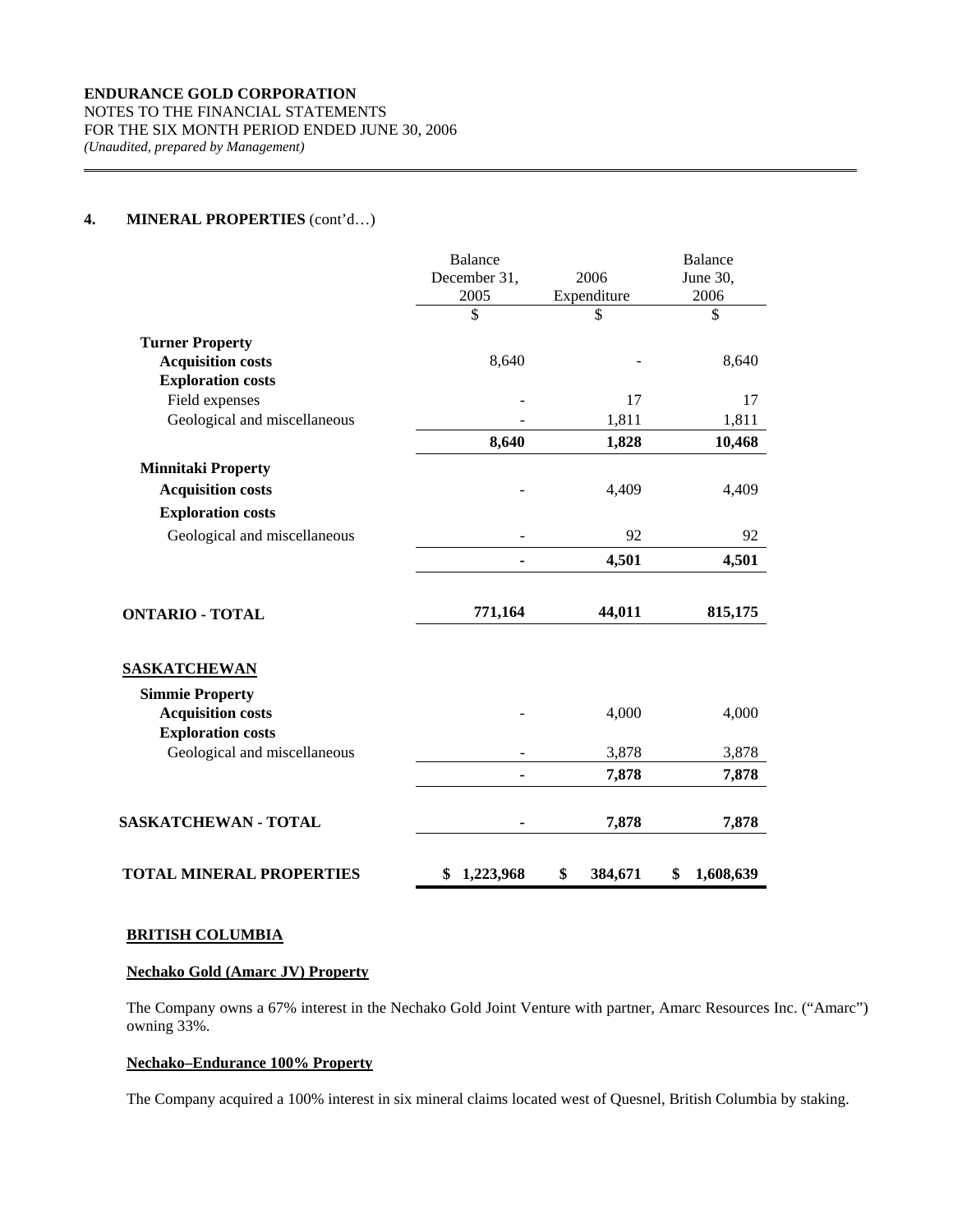#### **BQ Property**

 The Company has an option to earn a 100% interest in the BQ Property by making total cash payments of \$70,000 (\$5,000 paid) and issuing 250,000 shares (15,000 shares issued) on or before September 27, 2008. The Vendor retained a 3% net smelter return royalty interest, one-half of which may be purchased by the Company at any time for \$1,500,000.

#### **BQ–Endurance 100% Property**

The Company acquired a 100% interest in ten mineral claims in the Omineca Mining Division of British Columbia by staking.

# **Eagle Gold-Silver Property**

 In an agreement dated February 1, 2006, the Company acquired an option to earn a 100% interest in the Eagle Gold-Silver property, located south of Whitehorse, Yukon Territory, and south of the past producing Mt. Skukum gold mine, in the Atlin Mining District of northwest B.C., by issuing 100,000 shares (15,000 shares issued) and making cash payments totaling \$50,000 (\$5,000 paid) over three years. The Vendor retained a 2.5% net smelter return royalty interest, 1.5% of which may be purchased by the Company at any time for \$1,500,000.

#### **Annie Property**

The Company acquired a 100% interest in four mineral claims in the Omenica Mining Division in British Columbia by staking.

#### **ONTARIO**

#### **Dogpaw Property**

The Company holds a 100% interest in the Dogpaw Property.

#### **Pardo Property**

The Company has an option to earn a 100% interest in the Pardo Property by making total cash payments of \$100,000 (\$5,000 paid) and issuing 200,000 shares (10,000 shares issued) on or before November 16, 2009. The Vendor retained a 3% net smelter return royalty interest, one-half of which may be purchased by the Company at any time for \$1,500,000.

#### **Turner Property**

The Company acquired a 100% interest in three mineral claims in the Sudbury Mining Division of east-central Ontario by staking.

#### **Minnitaki Property**

 The Company acquired a 100% interest in three claims totaling 48 units (768 Ha) in the Minnitaki Lake region of northwestern Ontario by staking.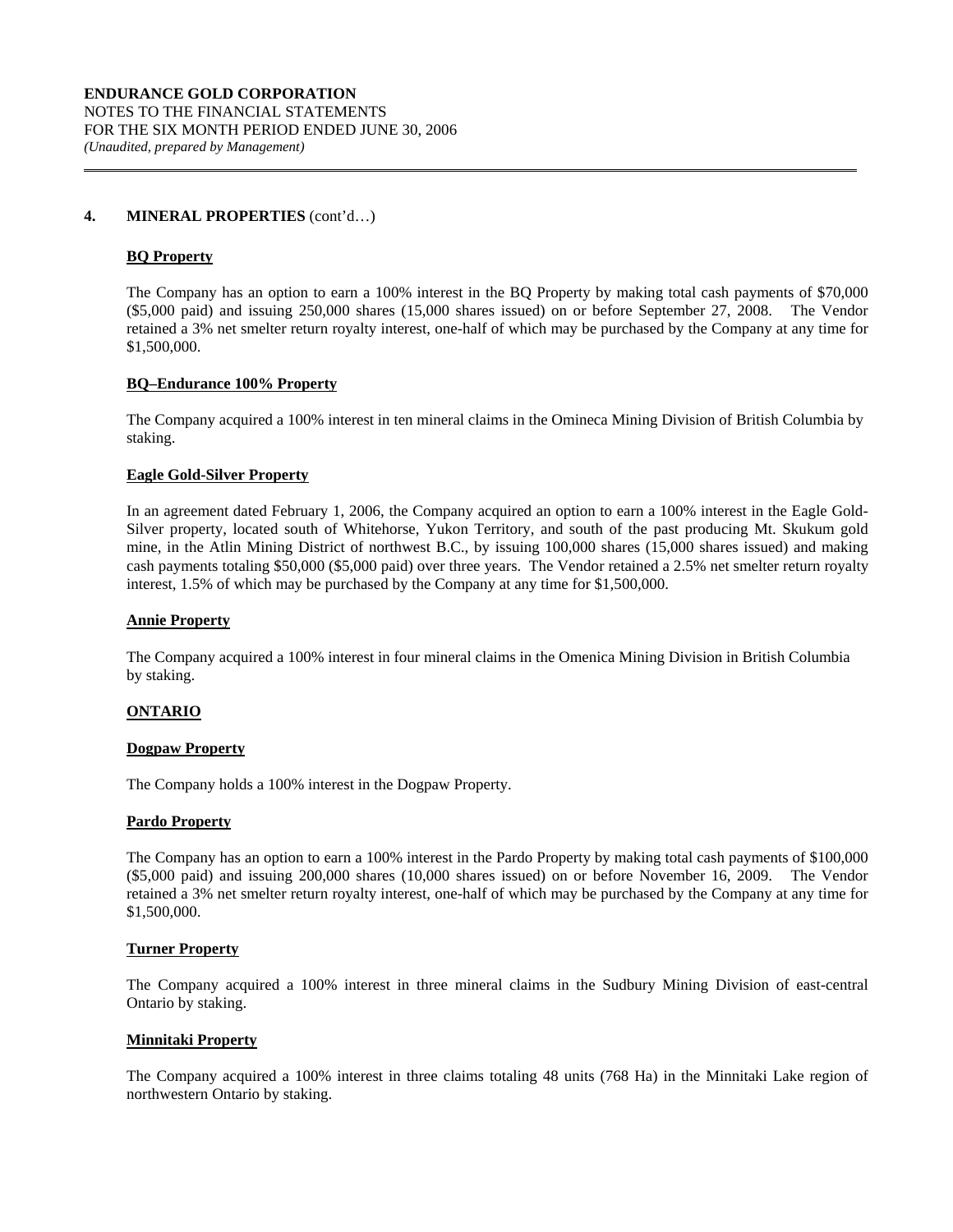# **SASKATCHEWAN**

#### **Simmie Property, Saskatchewan**

 In an agreement dated January 30, 2006, the Company acquired an option to earn a 100% interest in the Simmie Gold Project, located southwest of Swift Current, Saskatchewan, by issuing 200,000 shares (20,000 shares issued) and incurring \$150,000 in exploration expenditures over three years. The Vendor retained a 3% net smelter return royalty interest, one-half of which may be purchased by the Company at any time for \$1,500,000.

# **5. CAPITAL STOCK**

(a) The authorized share capital of the Company consists of an unlimited number of common shares without par value.

#### (b) Issued and outstanding:

|                                                                                      | Number of<br><b>Shares</b> | Amount           |   | Contributed<br>Surplus |
|--------------------------------------------------------------------------------------|----------------------------|------------------|---|------------------------|
| <b>Balance at December 31, 2005</b>                                                  | 16,915,086                 | \$<br>2,641,166  | S | 158,880                |
| For mineral property acquisition at \$0.20 per share<br>For cash at \$0.30 per share | 35,000<br>1,000,000        | 7.000<br>300,000 |   |                        |
| For stock-based compensation<br>Flow-through share renunciation (Note 6)             | -                          | (419, 400)       |   | 17,836                 |
| <b>Balance at June 30, 2006</b>                                                      | 17,950,086                 | 2,528,766        |   | 176,716                |

Of the outstanding shares as of June 30, 2006, 5,390,500 shares are held in escrow. Under the escrow agreement, 15% of the original 7,187,334 shares held in escrow will be released every six months from August 4, 2005. Subsequent to June 30, 2006, 1,078,100 shares were released from the escrow.

# (c) Stock Options, Warrants and Agent's Compensation Options Outstanding

The Company has an incentive stock option plan that conforms to the requirements of the TSX Venture Exchange. Options to purchase common shares have been granted to directors, officers, employees and consultants of the Company at exercise prices determined by the market value of the common shares on the date of the grant. A summary of the options outstanding at June 30, 2006 is as follows:

| Number      | <b>Exercise Price</b> |                    |
|-------------|-----------------------|--------------------|
| Outstanding | S                     | <b>Expiry Date</b> |
| 1,050,000   | 0.25                  | August 4, 2008     |
| 100,000     | 0.20                  | February 2, 2009   |
| 75,000      | 0.26                  | April 25, 2009     |
| 1,225,000   |                       |                    |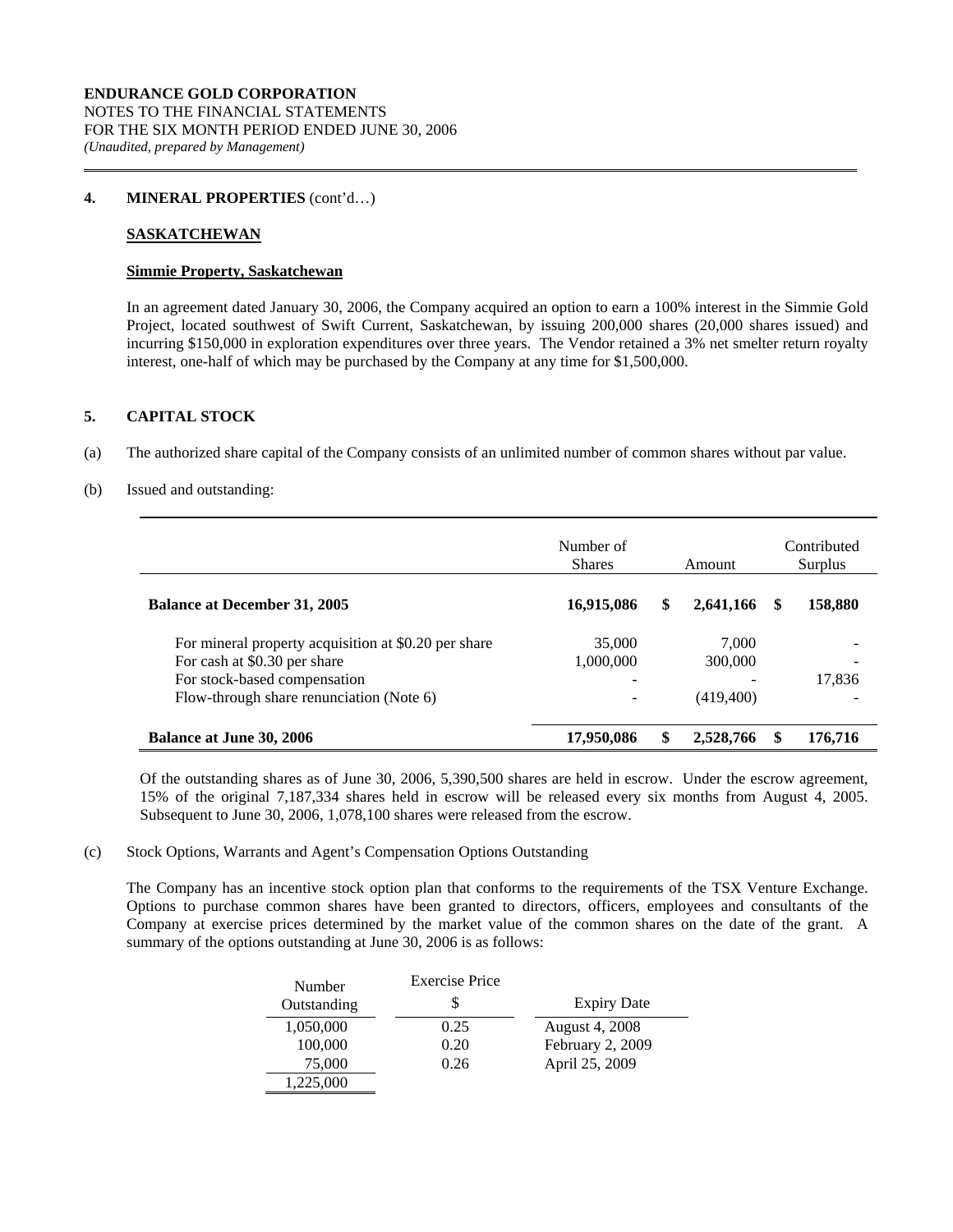# **5. CAPITAL STOCK** (cont'd)

#### (c) Stock Options, Warrants and Agent's Compensation Options Outstanding (cont'd)

As at June 30, 2006, the Company had warrants (the "Warrants") outstanding for 4,275,000 common shares, exercisable at prices ranging from \$0.35 to \$0.45 per share that expire between June 16 and July 27, 2007.

The Company also had 800,000 Agent's compensation options outstanding at June 30, 2006. The Agent's compensation options were issued to the Agent in connection with the Company's initial public offering. Each Agent's compensation option entitles the Agent to purchase one Unit at a price of \$0.25 per Unit until July 27, 2007, with each Unit consisting of one common share and one Warrant.

#### (d) Stock-based compensation

The fair value of options reported as compensation expense during the period has been estimated using the Black-Scholes Option Pricing Model using the following assumptions:

|                                 | 2006      | 2005      |           |
|---------------------------------|-----------|-----------|-----------|
| <b>Description</b>              | $2nd$ Otr | $1st$ Otr | $3rd$ Otr |
| Expected dividend yield         | $0.0\%$   | $0.0\%$   | $0.0\%$   |
| Risk free interest rate         | 4.27%     | 3.97%     | 3.55%     |
| Expected stock price volatility | 50%       | 77%       | 75%       |
| Expected life of options        | 3 years   | 3 years   | 3 years   |
| Vesting per quarter             | 100%      | 100%      | 100%      |
| Weighted average fair value     | \$0.0982  | \$0.1047  | \$0.1027  |

Based on the foregoing, stock-based compensation expenses of \$17,836 was recorded during the current period (2005 - \$107,802).

Option pricing models require the input of highly subjective assumptions, particularly as to the expected price volatility of the stock. Changes in these assumptions can materially affect the fair value estimate and therefore it is management's view that the existing models do not necessarily provide a single reliable measure of the fair value of the Company's stock option grants.

# **6. INCOME TAXES**

# **Flow-through Expenditures**

Under the Canadian *Income Tax Act* a company may issue securities referred to as flow through shares, whereby the investors may claim the tax deductions arising from the qualifying expenditure (Canadian Exploration Expense) of the proceeds by the company. When resource expenditures are renounced to the investors and the Company has reasonable assurance that the expenditures will be completed, future income tax liabilities are recognized (renounced expenditures multiplied by the effective corporate tax rate), thereby reducing share capital. Previously unrecognized tax assets may then offset or eliminate the liability recorded.